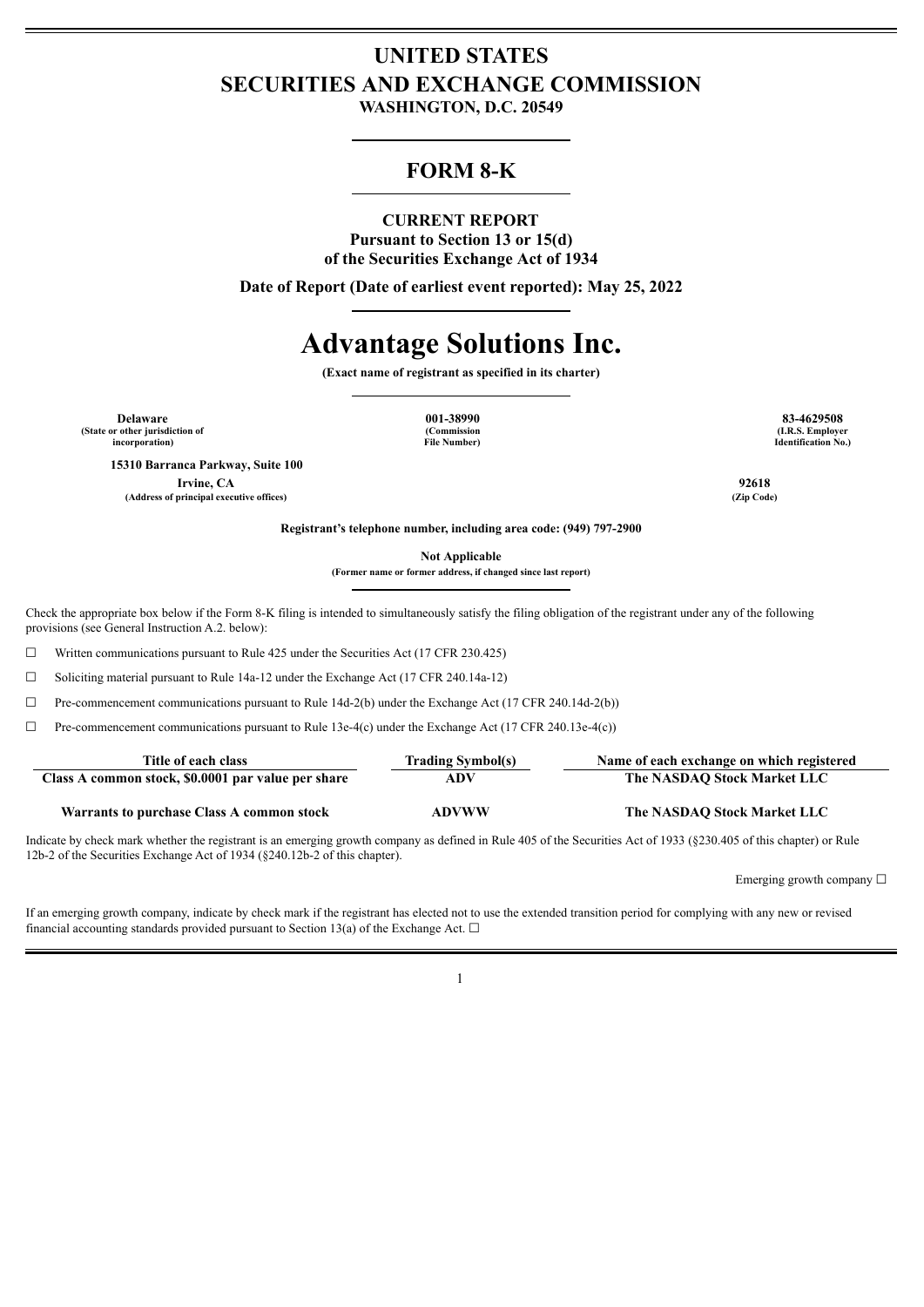#### **Item 5.07 Submission of Matters to a Vote of Security Holders.**

On May 25, 2022, Advantage Solutions Inc. (the "Company") held its 2022 annual stockholders meeting, and the following proposals were voted on by the Company's stockholders, as set forth below:

#### **Proposal 1: Election of Directors.**

|                | For            | Withheld      | <b>Broker Non-Vote</b> |
|----------------|----------------|---------------|------------------------|
| James M. Kilts | 282,338,883.97 | 27,732,106.11 | 1.300.315.00           |
| Robin Manherz  | 309.891.929.97 | 179,060.11    | 1,300,315.00           |
| Adam Nebesar   | 309.975.728.97 | 95.261.11     | 1,300,315.00           |
| Deborah Poole  | 310,031,132.97 | 39.857.11     | 1,300,315.00           |

This proposal received the required affirmative vote of holders of a plurality of the votes cast and all of the foregoing candidates were elected as the Company's directors.

#### Proposal 2: Ratification of the appointment of PricewaterhouseCoopers LLP as the Company's independent registered public accounting firm for **the fiscal year ending December 31, 2022.**

| For               | <b>Against</b> | Abstain  |
|-------------------|----------------|----------|
| 311, 356, 155. 97 | 5,836.11       | 9,313.00 |

This proposal received the affirmative vote of the holders of a majority of the shares having voting power present in person or represented by proxy at the 2022 annual stockholders meeting and was approved as set forth above.

Proposal 3: Approval, on an advisory (non-binding) basis, the compensation of the Company's named executive officers.

| For            | <b>Against</b> | Abstain  | <b>Broker Non-Vote</b> |
|----------------|----------------|----------|------------------------|
| 309,438,475.96 | 626, 657.11    | 5,857.01 | 1,300,315.00           |

This proposal received the affirmative vote of the holders of a majority of the shares having voting power present in person or represented by proxy at the 2022 annual stockholders meeting and was approved as set forth above.